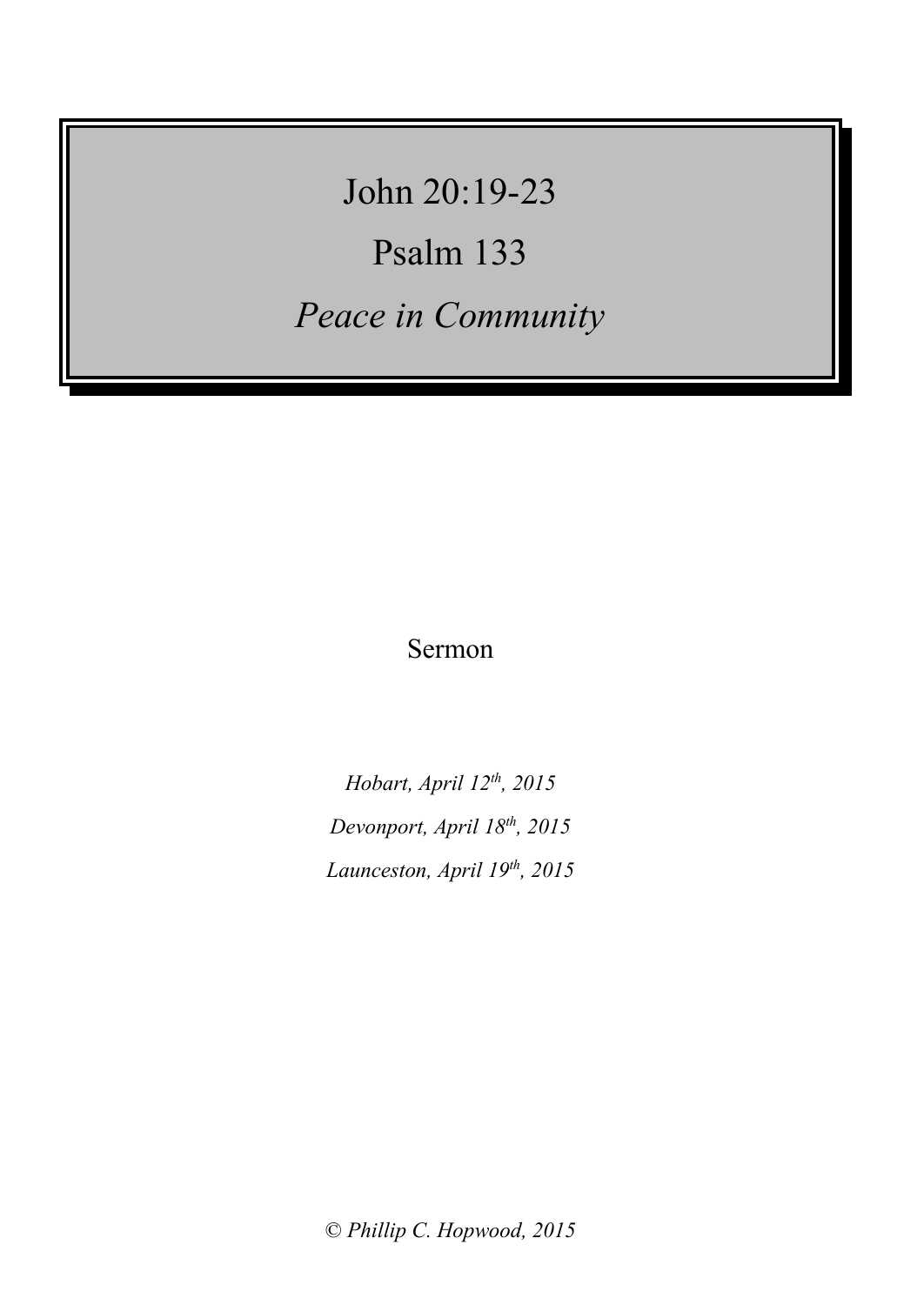# **John 20:19-23**

<sup>19</sup> That Sunday evening<sup>\*</sup> the disciples were meeting behind locked doors because they were afraid of the Jewish leaders. Suddenly, Jesus was standing there among them! "Peace be with you," he said.  $20$  As he spoke, he showed them the wounds in his hands and his side. They were filled with joy when they saw the Lord!<sup>21</sup> Again he said, "Peace be with you. As the Father has sent me, so I am sending you."  $22$  Then he breathed on them and said, "Receive the Holy Spirit.  $23$  If you forgive anyone's sins, they are forgiven. If you do not forgive them, they are not forgiven."<sup>1</sup>

# **Psalm 133**

-

A song for pilgrims ascending to Jerusalem. A psalm of David.

1 How wonderful and pleasant it is when brothers live together in harmony!

2 For harmony is as precious as the anointing oil that was poured over Aaron's head,

that ran down his beard

and onto the border of his robe.

3 Harmony is as refreshing as the dew from Mount Hermon

that falls on the mountains of Zion.

And there the LORD has pronounced his blessing, even life everlasting.<sup>2</sup>

<sup>\*</sup> Greek *In the evening of that day, the first day of the week.*

<sup>1</sup>Tyndale House Publishers. (2004). *Holy Bible : New Living Translation.* "Text edition"--Spine. (2nd ed.) (Jn 20:19-31). Wheaton, Ill.: Tyndale House Publishers.

<sup>2</sup>Tyndale House Publishers. (2004). *Holy Bible : New Living Translation.* "Text edition"--Spine. (2nd ed.) (Ps 133:1-3). Wheaton, Ill.: Tyndale House Publishers.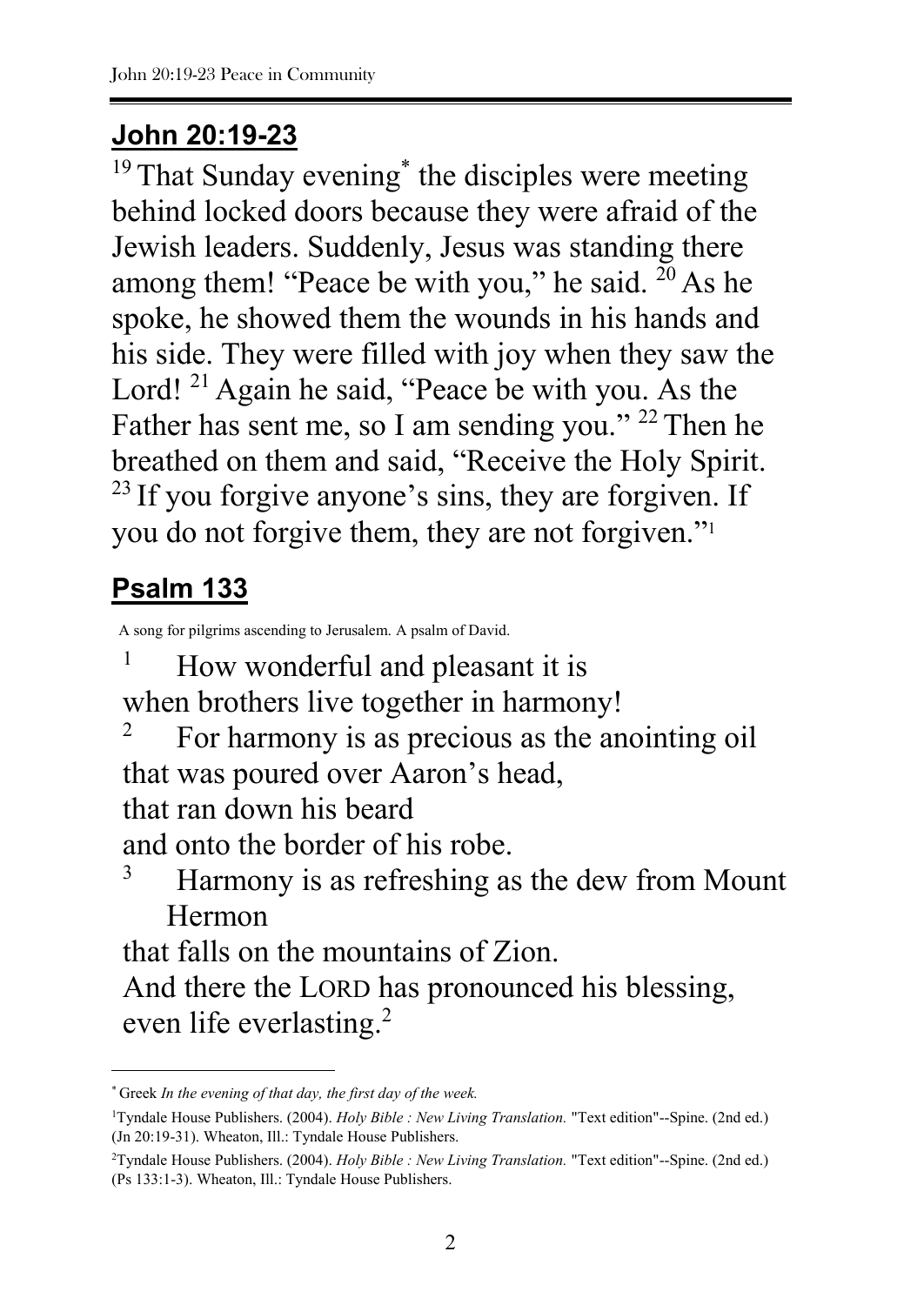## INTRODUCTION:

#### FEAR AND LONELINESS

#### **A. FEAR AND LONELINESS ARE TWO OF THE MOST COMMON EXPERIENCES OF OUR MODERN AGE**

- 1. In an age when there are so many physical means of protection, with sophisticated locks, security systems, police, and medical expertise, we are increasingly fearful
- 2.In a time when there are more people on earth, we more lonely than ever.
- 3.As the Beatles' song, Eleanor Rigby goes,

Ah, look at all the lonely people! Ah, look at all the lonely people!

Eleanor Rigby picks up the rice In the church where a wedding has been Lives in a dream Waits at the window Wearing the face that she keeps in a jar by the door Who is it for?

All the lonely people Where do they all come from? All the lonely people Where do they all belong? <sup>3</sup>

#### 4.Dr Vince Berger writes about loneliness;

According to a recent national survey, 25% of all adults experience painful loneliness at least every few weeks, and the incidence among adolescents and college students is even higher. Loneliness is neither a permanent state nor "bad" in itself. Instead it should be viewed more accurately as a signal or indicator of important needs that are going unmet.<sup>4</sup>

<sup>3</sup> Lennon-McCartney, EMI, 1966

<sup>4</sup> Dr. Vince Berger, *Loneliness,* 

http://www.psychologistanywhereanytime.com/relationships\_psychologist/psychologist\_loneliness.htm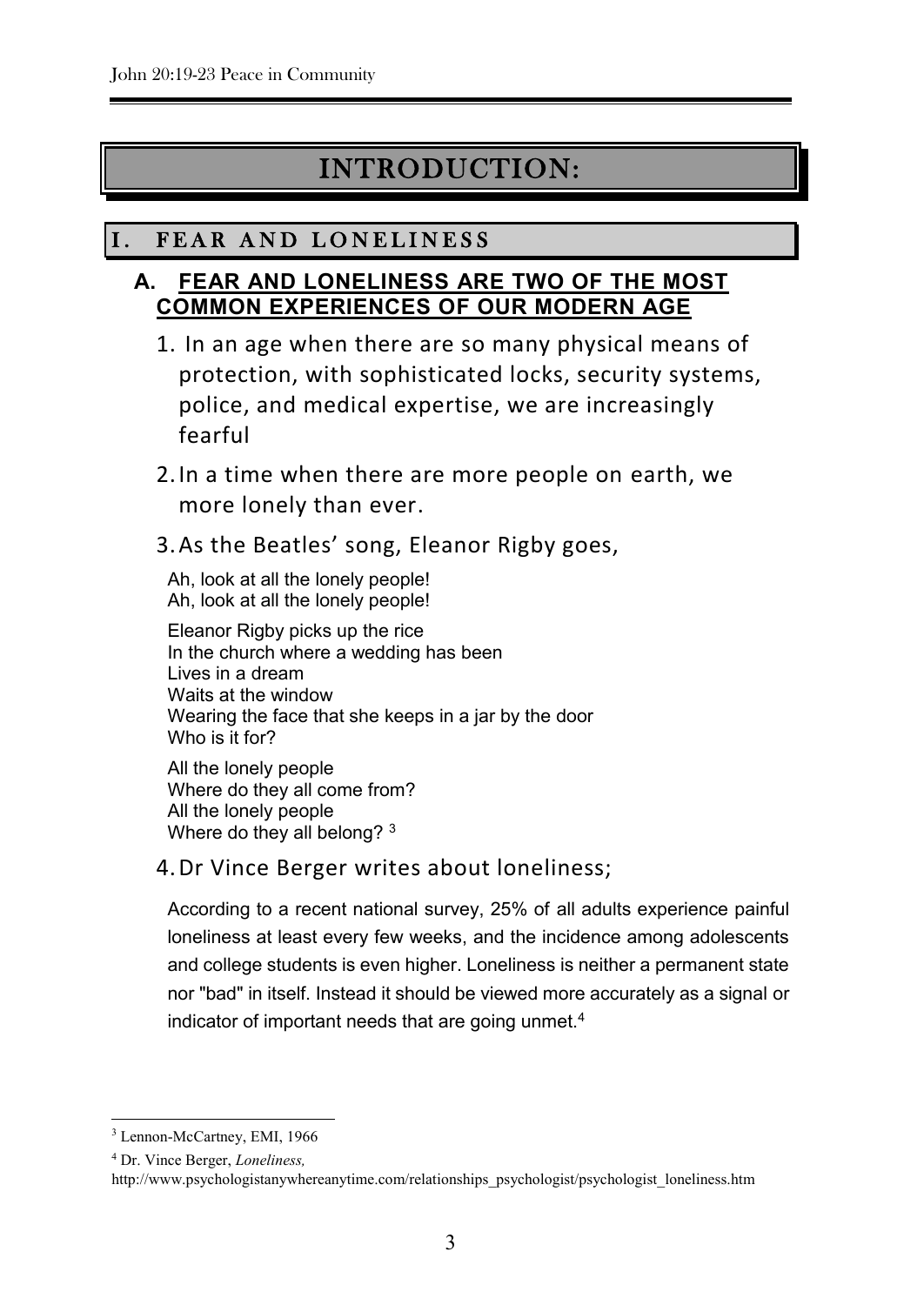## 5.According to a BBC *Healthcheck* article; *Why Does Being Lonely Make You Ill*,

Loneliness is thought to be rising around the world and how often you see friends and family could have a significant effect on health.

Doctors have known for some time that loneliness is bad for the mind. It leads to mental health problems like depression, stress, anxiety, and a lack of confidence.

But there's growing evidence that social isolation is connected with an increased risk of physical ill health as well.

There are suggestions it can make some diseases both more likely to occur and more likely to be fatal.

In 2006, a study of 2,800 women who had breast cancer showed those who saw few friends or family were as much as five times more likely to die of their disease than women with many social contacts.

… people who are socially isolated develop changes in their immune system, which leads to a condition called chronic inflammation. … in the long-term it can contribute towards cardiovascular disease and cancer.

…scientists found that lonely people find everyday activities more stressful than those who are not socially isolated.

…Lonely people released more cortisol. The scientists suggest that too much of the hormone causes inflammation and disease.<sup>5</sup>

- 6.And of course fearfulness and other anxieties are known to cause similar problems, including depression.
- 7.As we study our passages today, in Psalm 133 and John 20, let's see how they can help us and others with life issues like these;
- **B. PRAYER**

<sup>5</sup> Deborah Cohen, Why does being lonely make you ill?, Health Check, BBC World Service

<sup>23</sup> February 2013; http://www.bbc.com/news/health-21517864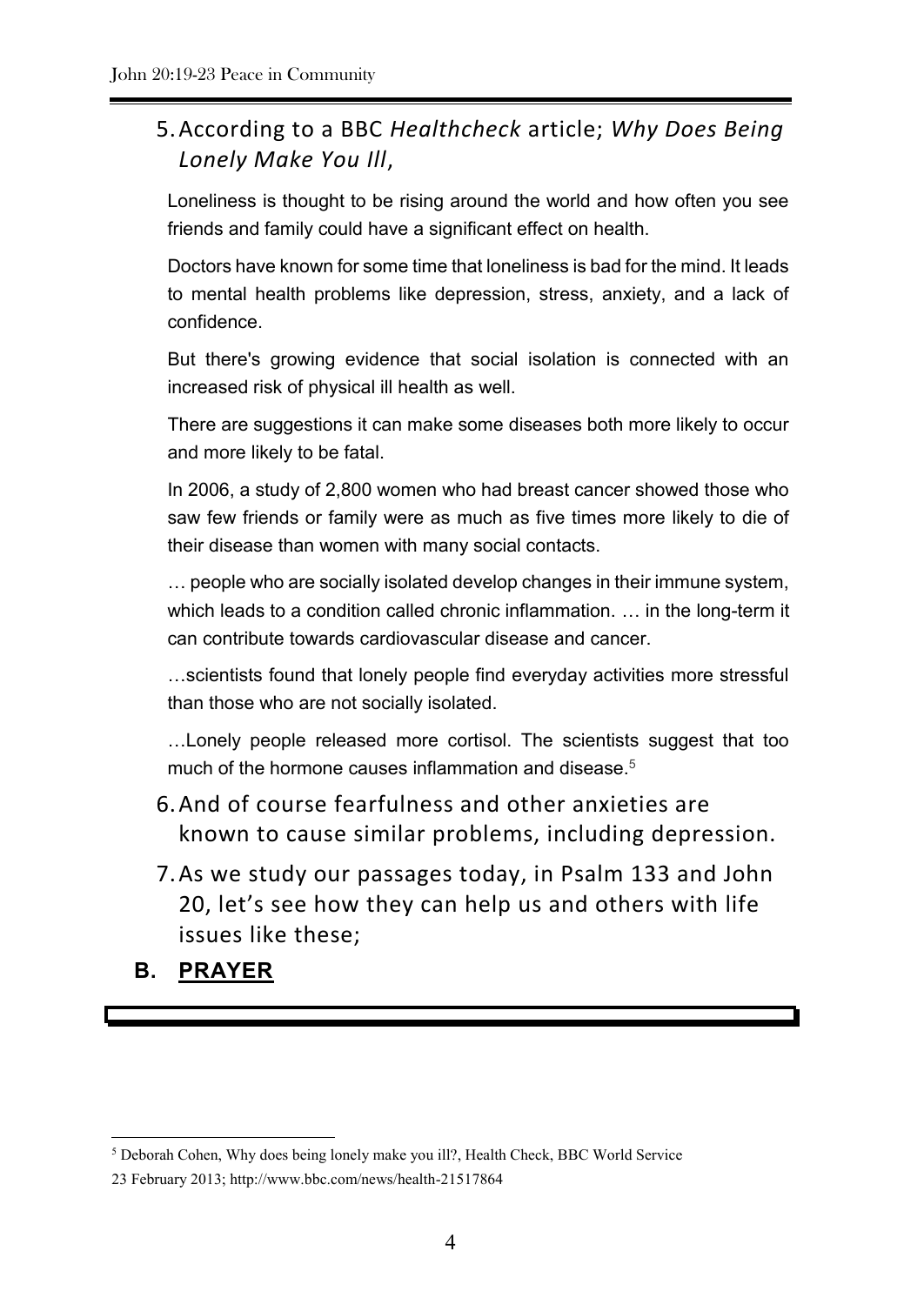## BODY:

## II. JOHN 20:19-23

#### **A. AFTER JESUS' DEATH, THE FOLLOWERS OF JESUS WERE IN SHOCK, AND IN FEAR.**

- 1.They felt alone in the world, abandoned, grief stricken
- 2.Their hopes, their direction and meaning in life, their everyday expectations were all shattered
- 3.Additionally they were in fear that the authorities would seize and take them as well

## **JOHN 20:19-23**

<sup>19</sup> That Sunday evening<sup>\*</sup> the disciples were meeting behind locked doors because they were afraid of the Jewish leaders. Suddenly, Jesus was standing there among them! "Peace be with you," he said.  $20$  As he spoke, he showed them the wounds in his hands and his side. They were filled with joy when they saw the Lord! <sup>21</sup> Again he said, "Peace be with you. As the Father has sent me, so I am sending you." <sup>22</sup> Then he breathed on them and said, "Receive the Holy Spirit.<sup>23</sup> If you forgive anyone's sins, they are forgiven. If you do not forgive them, they are not forgiven."

## **B. THERE IS A LOT HAPPENING HERE**

- 1.The most obvious solution to their fear and loneliness is Jesus
	- a)But there is also another important aspect;
	- b)The fact that those with a common need and problem had themselves gathered together

 $19$  That Sunday evening\* the disciples were meeting behind locked doors because they were afraid of the Jewish leaders.

## 2.Initially they had scattered in fear

a)But during the Sunday of the resurrection they have gradually come back together

<sup>\*</sup> Greek *In the evening of that day, the first day of the week.*

<sup>\*</sup> Greek *In the evening of that day, the first day of the week.*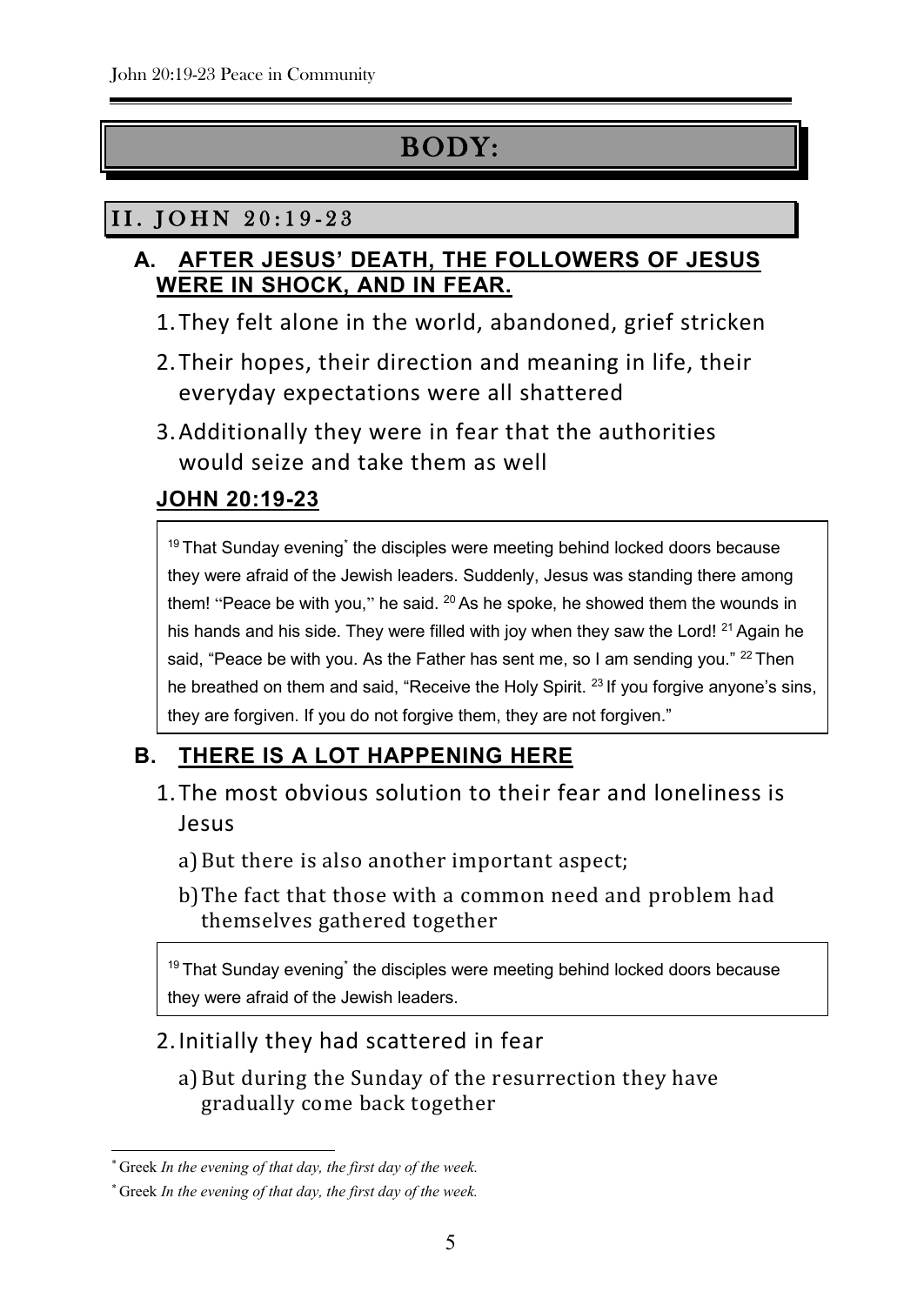- b)The women had gone to the garden and found the tomb empty, and Jesus had appeared to them
- c) Two of them had been on their way home when Jesus met them on the road to Emmaus
- d)Peter had subsequently gone to the tomb and Jesus had appeared to him as well

### **C. ANOTHER SCRIPTURE THAT IS TRADITIONALLY READ THIS FIRST SUNDAY AFTER EASTER IS PSALM 133**

1.This is one of the Psalms of Ascent, sung during the pilgrimage to Jerusalem for the Passover season

### **Psalm 133:1**

1 How wonderful and pleasant it is

when brothers live together in harmony!

- 2.This related to the coming together of the members of the Jewish community at the festival times to fellowship together and worship God
	- a)This is who God is, a communal God who wants us to be in fellowship with him through worship
	- b)And to be together with others in doing so
		- (1) God doesn't want us to be alone, separate from him or alone, separate from others, especially those who are part of the community of faith and worship

#### 3.Harmony

a)Harmony is the opposite of strife, and division

- (1) It is related to peace, shalom, which is well being
- (2) The opposite of fear and loneliness, of anxiety and division
- 2 For harmony is as precious as the anointing oil

that was poured over Aaron's head,

that ran down his beard

and onto the border of his robe.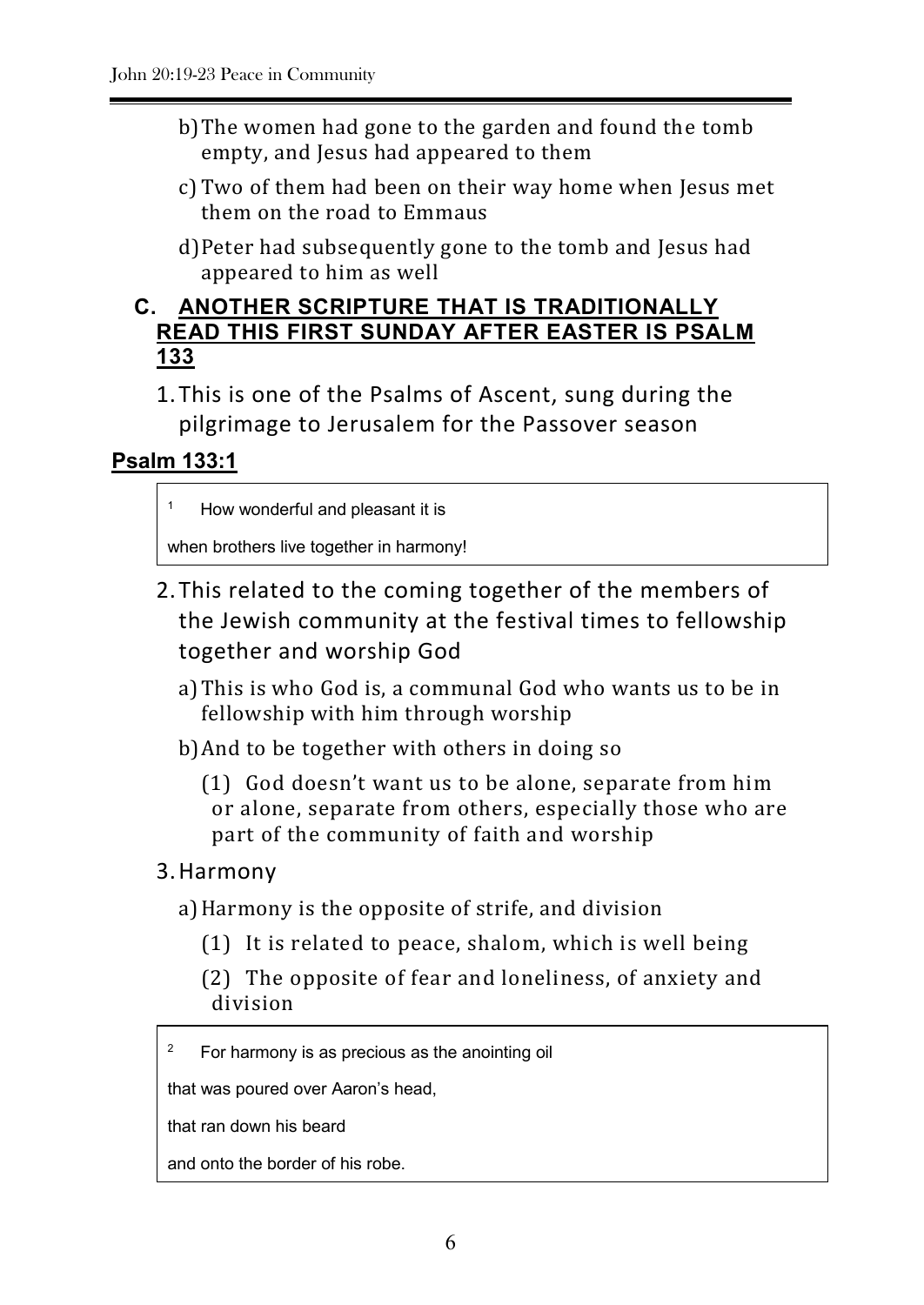3 Harmony is as refreshing as the dew from Mount Hermon

that falls on the mountains of Zion.

And there the LORD has pronounced his blessing,

even life everlasting.

### 4.Bible Knowledge Commentary;

The picture of oil running down (v 2) no doubt suggested dew coming down from Mount **Hermon** in the north onto **Mount Zion.** The dew of Hermon was heavy; it symbolized what was freshening and invigorating. The refreshing influence of the worshiping community on the nation was similar to the dew on vegetation. This was a fitting symbol of the Lord's **blessing** on His people.<sup>6</sup>

## **D. SO WE SEE IN JOHN 19**

- 1.The blessing of the presence of the Lord with his people who are gathered together
	- a)Jesus' resurrection—his being back with them—brings them peace

## **JOHN 20:19**

 $19$  That Sunday evening\* the disciples were meeting behind locked doors because they were afraid of the Jewish leaders. Suddenly, Jesus was standing there among them! "Peace be with you," he said.

- 2.*Peace* means, things being put back to the way they should be
	- a)Loneliness, the sense of fear and abandonment, of hopelessness is overcome because they now have a better sense of the hope and reality that Jesus brings to them
- 3.They see a way out of their darkness and confusion into the light and hope that is in Jesus
	- a)And they share it together

<sup>6</sup>Walvoord, J. F., Zuck, R. B., & Dallas Theological Seminary. (1983-c1985). *The Bible knowledge commentary : An exposition of the scriptures* (888). Wheaton, IL: Victor Books.

<sup>\*</sup> Greek *In the evening of that day, the first day of the week.*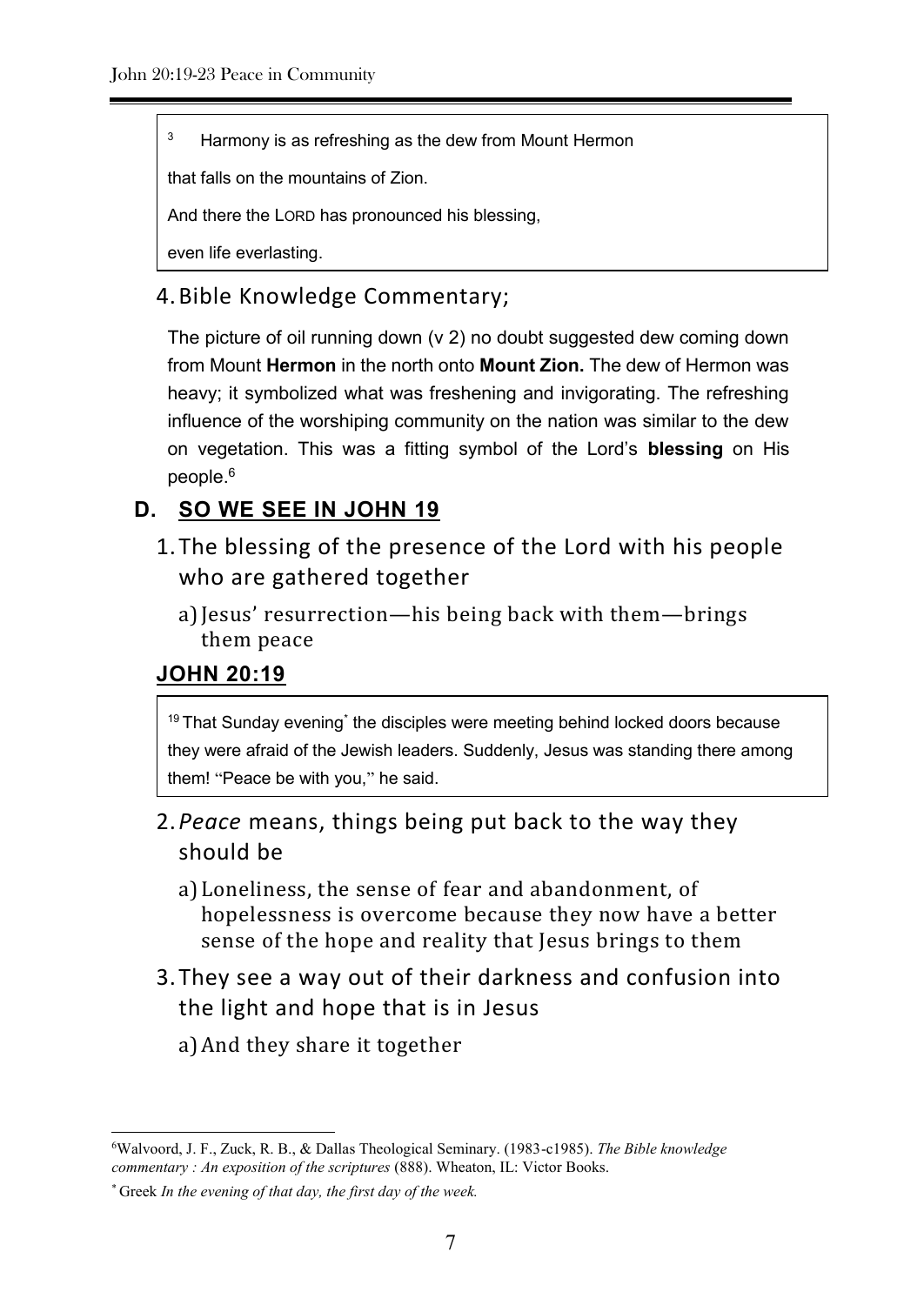#### **JOHN 20:20**

 $20$  As he spoke, he showed them the wounds in his hands and his side. They were filled with joy when they saw the Lord! <sup>21</sup> Again he said, "Peace be with you. As the Father has sent me, so I am sending you." <sup>22</sup> Then he breathed on them and said, "Receive the Holy Spirit.

## **E.TWO BENEFITS OF THEIR BEING TOGETHER**

- 1.One is the solidarity, support and joy they received from Jesus, and from one another as a spiritually supportive group
- 2.The second is what they are being equipped to do as a group, and the benefit they will be to others
- 3.This is all now enabled by the presence of God the Holy Spirit

### **F.THIS IS THE LIFE OF GOD**

- 1.The Father, Son and Spirit are one
	- a)They live in perfect harmony, in the unity and peace Psalm 133 describes
	- b)They love and support one another
- 2.As one, God sent the Son, and the Son sends us the Spirit
	- a)All for the furtherance of his purpose, of his kingdom
		- (1) His plan to bring all people into harmony and unity with himself, through the Son and the work of the Spirit
		- (2) To bring the blessing of life everlasting that we read of at the end of Psalm 133;

#### **Psalm 133:3**

3 Harmony is as refreshing as the dew from Mount Hermon

that falls on the mountains of Zion.

And there the LORD has pronounced his blessing,

even life everlasting.

3.In the room in Jerusalem, Jesus fulfils this;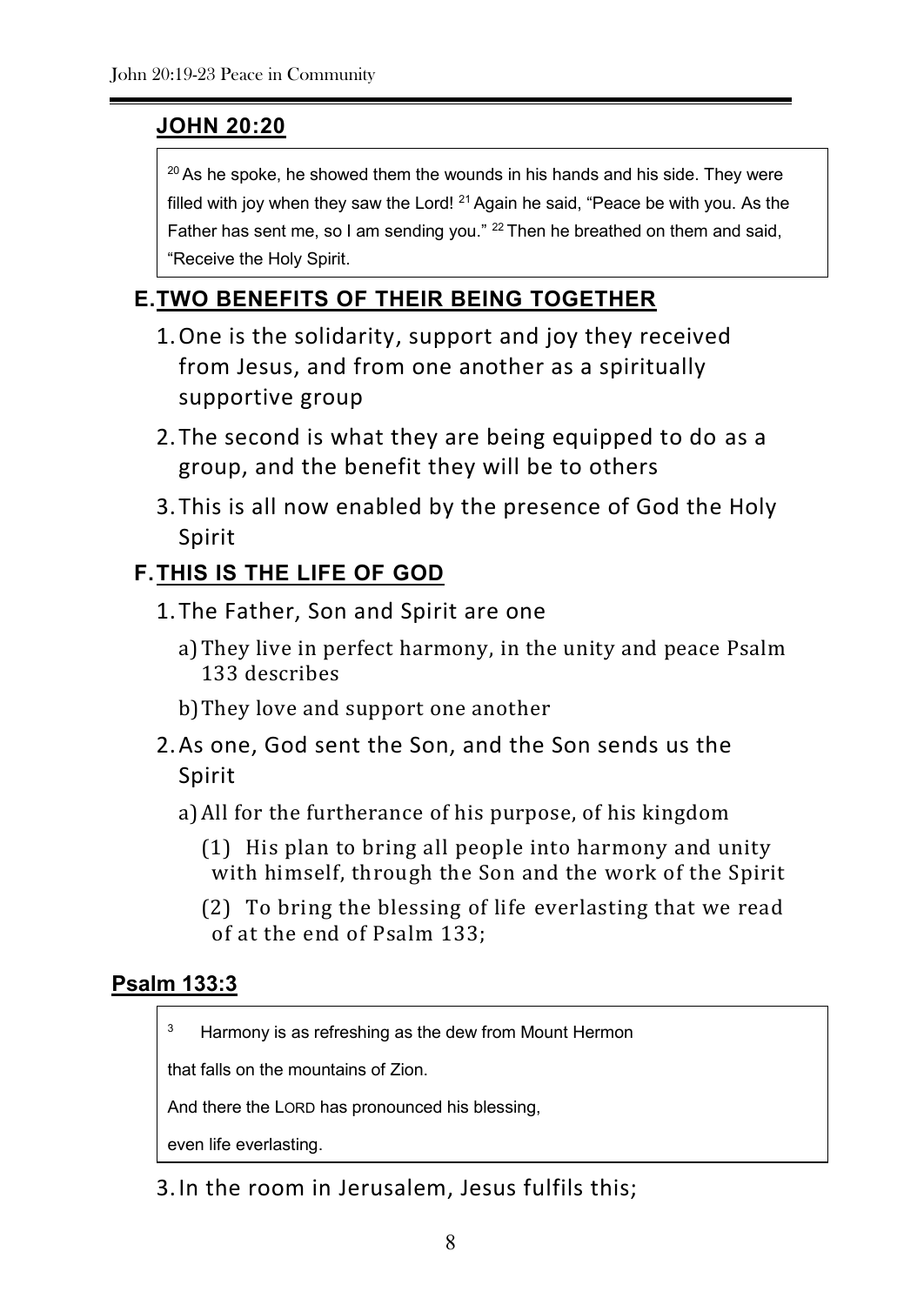- a)He is the blessing—he blesses the disciples with his presence, and his ongoing presence through the Holy Spirit
- b)and that brings them great joy and relief
- c) And also hope and purpose for the future
	- (1) They are no longer going to be alone
	- (2) They no longer need to fear

#### **G. JESUS WASN'T GOING TO PHYSICALLY STAY WITH THEM**

1.But he wasn't going to leave them alone, he was sending them the Comforter, the Paraclete

a)The one who stands with us, and guides and supports us

b)Who is our companion in times when we feel alone and helpless, and who is our strength, assurance and guide when we feel fearful, overwhelmed and lost

#### **H. PSALM 133 REFLECTS THIS COMMUNITY LIFE**

1.A life that is good and harmonious,

a)That has the blessings and presence of God

1 How wonderful and pleasant it is when brothers live together in harmony! For harmony is as precious as the anointing oil that was poured over Aaron's head, that ran down his beard and onto the border of his robe. 3 Harmony is as refreshing as the dew from Mount Hermon that falls on the mountains of Zion. And there the LORD has pronounced his blessing, even life everlasting.

2.Ron Allen gives a helpful overview of Psalm 133, and how it focuses on the good of community, of the communion of God's pilgrim people.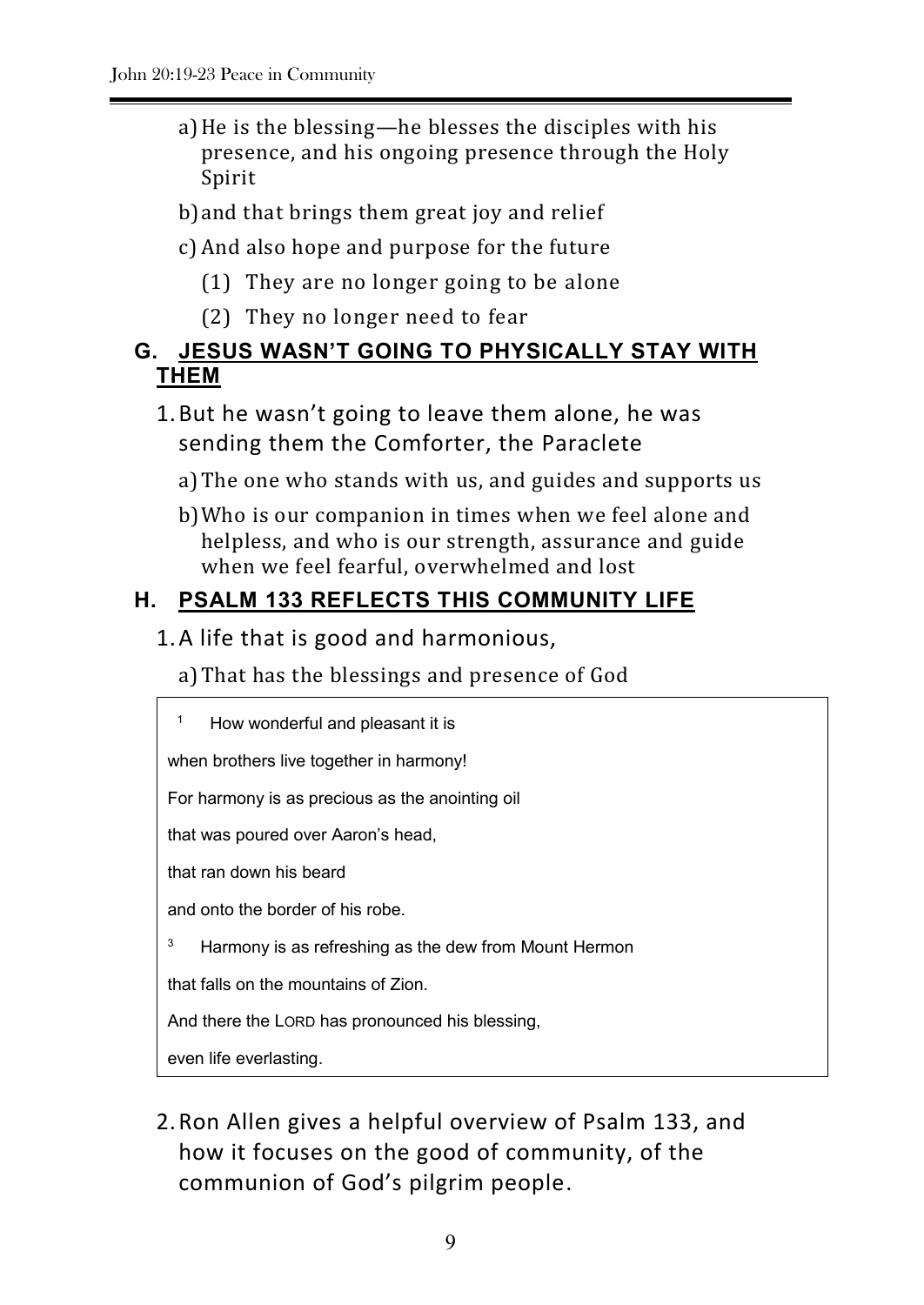The nature of the community is represented by a double meaning in the oil practicing hospitality and anointing a priest. The community epitomizes ancient hospitality, and is priestly in the way in its function in the world.

- 3.The anointing also pictures God's blessing and setting apart of people to be his agents, his people in blessing others.
	- a)In this instance the High Priest.
		- (1) Jesus is our High Priest, the one who brings God's blessings to us, and sets us apart, anoints us with his Spirit to be his people in this lonely and fearful world
- 4.Jesus and the Holy Spirit refresh us when we are in need, when we feel alone or afraid
	- a)They revive us and equip us to be a blessing to those around us, to bring harmony and peace, to help set things right

#### 5.Allen continues;

-

The psalm was intended to refresh the pilgrims' sense of being part of a true community in which all members are connected with one another and support one another. Singing the Songs of Ascent (Psalm 120-134), pilgrims should become oriented being in Jerusalem as true community. The larger community is the true home of the many households that make up Israel.

This idea is reinforced when we recognize that the word "good" is the Hebrew *tov* which recurs in the refrain in Genesis 1, "And God saw that it was good." The psalm echoes Genesis and its vision that God intends for all elements of creation to live together in mutual support. The qualities of life of Genesis 1 should characterize distinct households as well as the life of Israel as community. This life in partnership with God is the "life of blessing forevermore."

Christians sometimes speak of "unity" in the mode of "uniformity." In the Psalm, however, the unity is not sameness. "Unity" refers to shared relational purpose—to live together in ways that are mutually supportive while (consistent with God's purposes in Genesis 1) which includes honoring the distinctiveness and integrity of each living thing.<sup>7</sup>

<sup>7</sup> Ron Allen, Second Sunday Of Easter, April 12, 2015, [http://processandfaith.org/resources/lectionary](http://processandfaith.org/resources/lectionary-commentary/yearb/2015-04-12/second-sunday-easter)[commentary/yearb/2015-04-12/second-sunday-easter](http://processandfaith.org/resources/lectionary-commentary/yearb/2015-04-12/second-sunday-easter)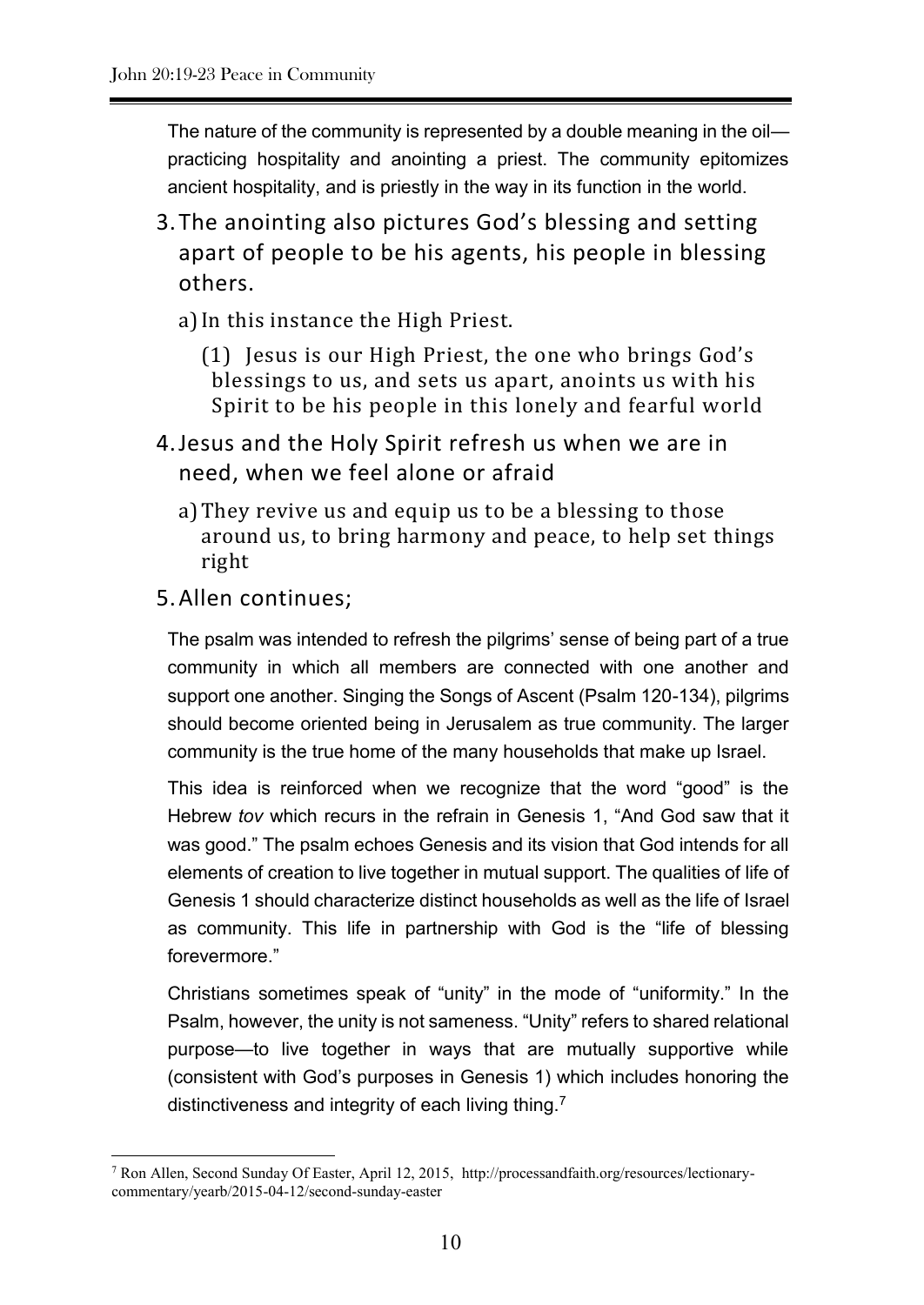## **I. ALLEN IS BRINGING OUT SIMILAR POINTS ABOUT COMMUNITY TO THOSE IN JOHN 20**

- 1.Our gathering together as God's people is a blessing in many ways
- 2.It reminds us of who we are together in Christ
	- a)We are anointed, set apart, and blessed to be like him through the Holy Spirit being with us
	- b)We are anointed, set apart, and blessed to live and share the good, the wonderful, the joy, the peace, the blessings of God's life
- 3.As Allen says, this unity and goodness has a relational purpose
	- a)Living in mutually dependent and co-operative ways
		- (1) Supporting, adding to the life of those we share life with in family, church and the community
		- (2) Living with each other and the environment in a way that helps restore the goodness, the way of life God created in the beginning
	- b)Again, this is what shalom/peace really means
		- (1) As Tom Wright terms it, setting things to rights.
		- (2) Restoring our lives and the live of the world we interact with on a daily basis right again, as much as we are able to
- 4.Part of dealing with what is wrong in relationships is what Jesus brings up next in John 20;

## **J. FORGIVENESS**

<sup>23</sup> If you forgive anyone's sins, they are forgiven. If you do not forgive them, they are not forgiven."

- 1.This is a large and vital topic
- 2.How does forgiveness fit into the context of what we are focused on today in John 20 and Psalm 133?